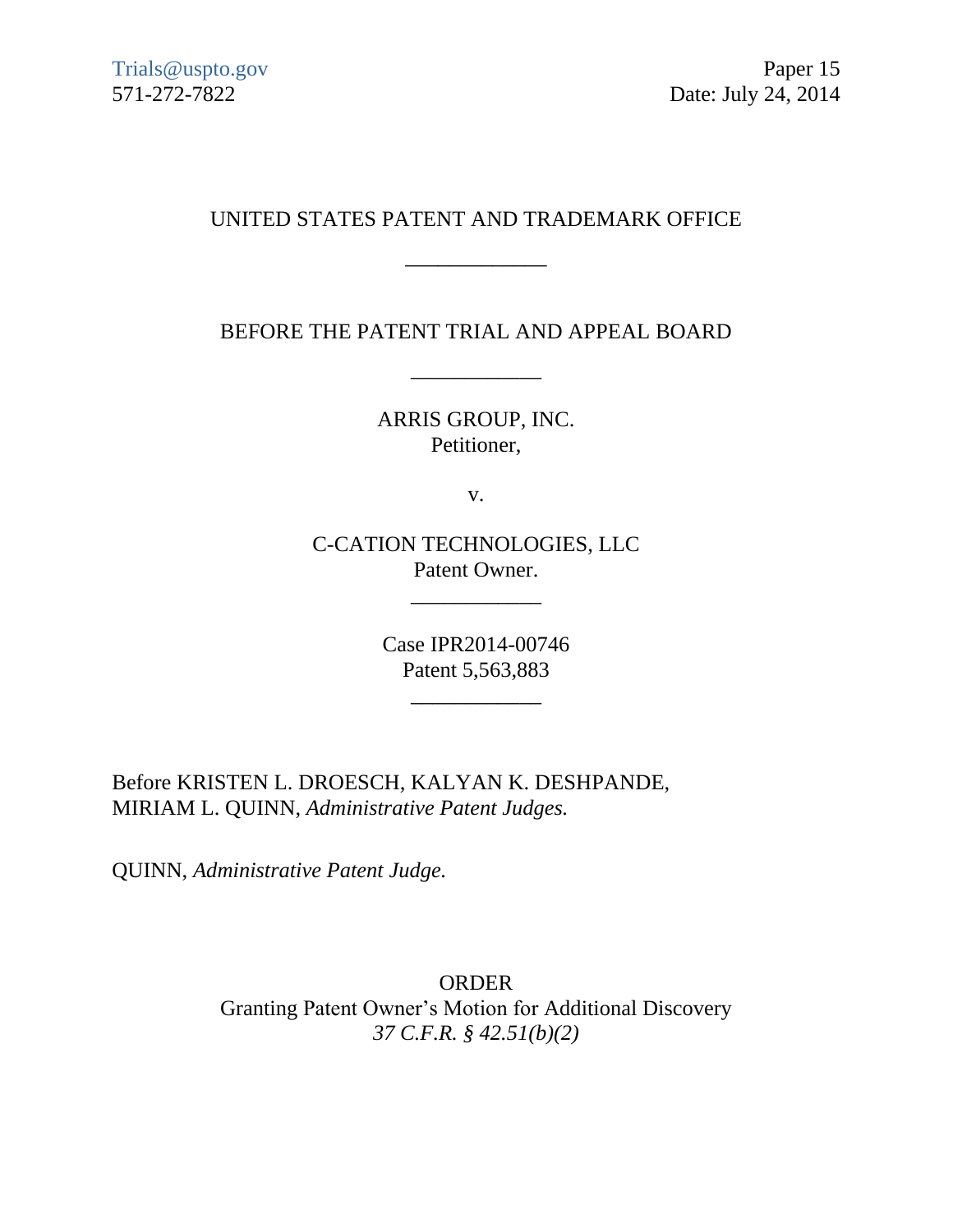#### **INTRODUCTION**

Pursuant to authorization from the panel, Patent Owner filed a Motion for Discovery from Petitioner. Paper 10 ("Motion"). In its Motion, Patent Owner seeks production of the indemnification agreement between Petitioner and Comcast. *Id.* at 4. Petitioner opposes the Motion arguing that the agreement will not uncover something useful because Patent Owner failed to explain how the agreement can establish that Petitioner was in privity with Comcast. Paper 11 ("Opp.") at 1-2. Patent Owner seeks to prove that the petition is time-barred under 35 U.S.C. § 315(b) by showing privity between Petitioner and Comcast during the relevant time period. *See* Paper 14 at 3 ("Reply"). Because Patent Owner has shown factual support for its very limited discovery request, we hereby *grant* the Motion.

### WHETHER SOMETHING USEFUL WILL BE FOUND

The first and oft-disputed factor in determining whether additional discovery is necessary in the interests of justice is whether there exists more than a "mere possibility" or "mere allegation that something useful [to the proceeding] will be found." *Garmin Int'l, Inc. et al. v. Cuozzo Speed Techs LLC,* Case IPR2012- 00001, Paper 20, slip op. at 2-3 (PTAB Feb. 14, 2014), "Order—Authorizing Motion for Additional Discovery" (listing factors to determine whether a discovery request is necessary in the interests of justice) ("the Garmin factors"). Under this first factor, a party should already be in possession of evidence tending to show beyond speculation that in fact something useful will be uncovered. *Id.* The discovery-seeking party only needs to set forth a threshold amount of evidence tending to show that the discovery it seeks factually supports its contention. *See*

2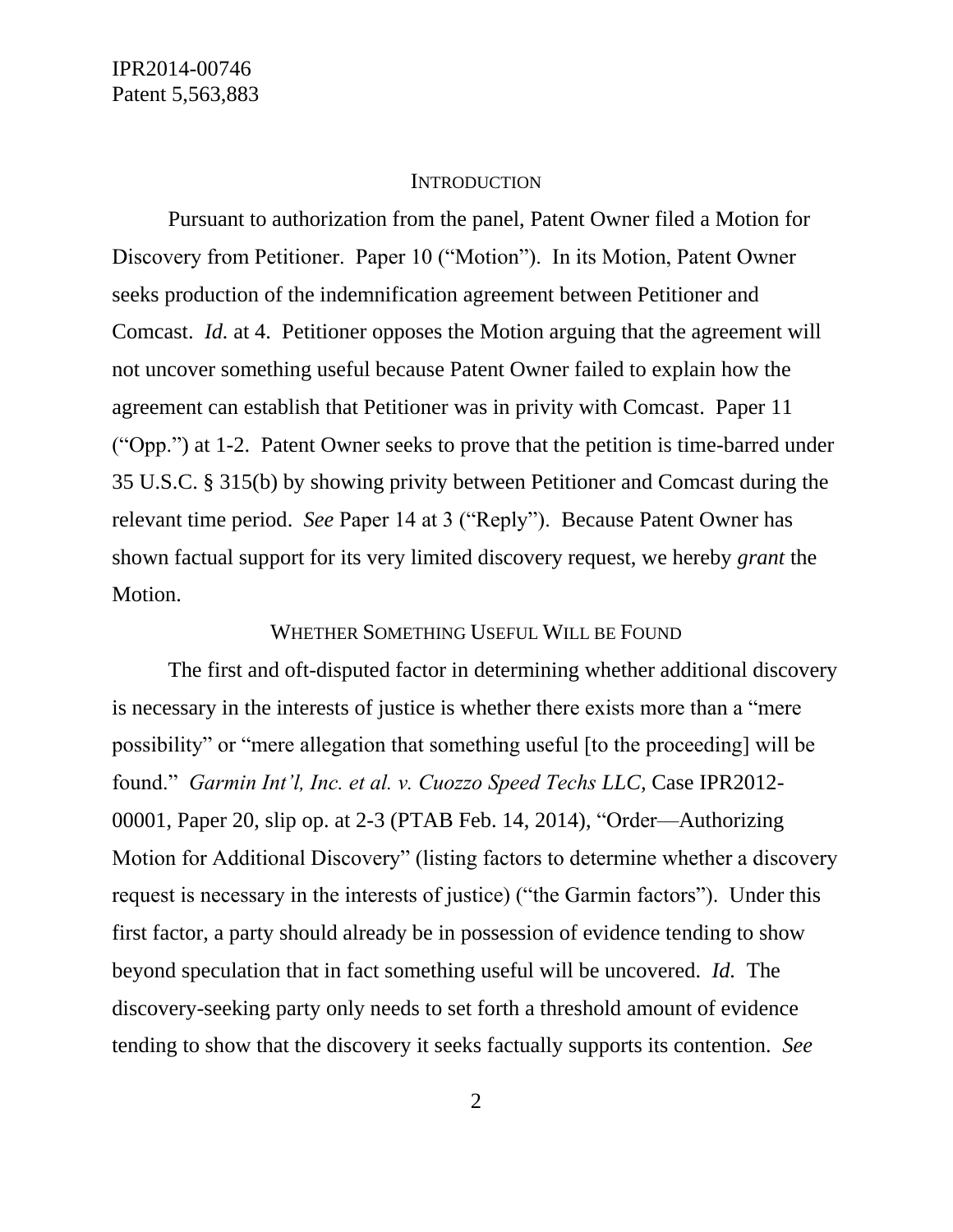*Garmin,* IPR2012-00001, Paper 26, slip op. at 8-9, "Decision—On Motion for Additional Discovery" (finding that, with respect to Cuozzo's contention of commercial success, Cuozzo failed to present a threshold amount of evidence tending to show that the requested discovery of sales and pricing information involved units with a nexus to the claimed features). Something "useful" is something favorable in substantive value to a contention of the party moving for discovery. *Id.* at 7-8. We have not required that a party seeking additional discovery prove its contention as a prerequisite for obtaining the additional discovery. Furthermore, we weigh other considerations in addition to the Garmin factors, such as whether the requested additional discovery is very limited and sought early in the proceeding.

At issue is the dispute regarding whether production of an indemnification agreement in this proceeding is in the interests of justice. Patent Owner has made a very limited request concerning the agreement between Petitioner and Comcast, a non-party to this proceeding. The existence of this agreement is not disputed. Opp. n.1. The question for us to answer is whether Patent Owner has brought forth a threshold amount of evidence tending to show that the indemnification agreement supports the contention that Petitioner controlled or could have exercised control in the prior litigation where Comcast was a defendant.<sup>1</sup> Although Petitioner does not dispute that the agreement exists or that indemnification was requested, Petitioner

 $\overline{a}$ 

<sup>&</sup>lt;sup>1</sup> Patent Owner addressed all the remaining Garmin factors in its Motion. Motion 6-8. We do not address those factors in this decision as Patent Owner has made a sufficient showing and Petitioner has not contested them.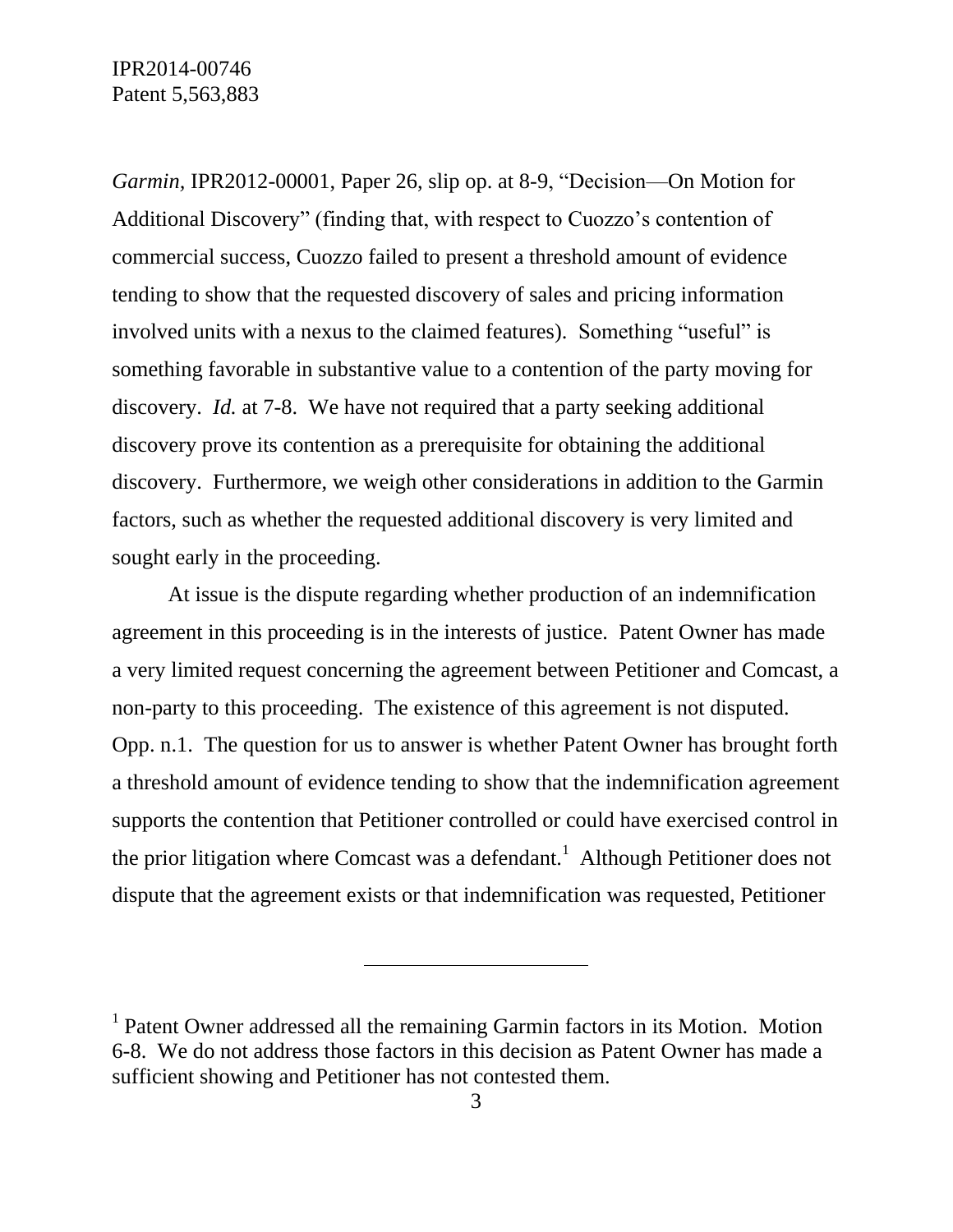IPR2014-00746 Patent 5,563,883

urges that we answer the question in the negative because the agreement alone cannot give rise to privity. Motion 2-7.

We are not persuaded that in order for Patent Owner to show it is entitled to the indemnification agreement, it must first prove, at this time, that Petitioner exercised control over Comcast sufficient for it to be deemed in privity with Comcast. Patent Owner has provided evidence showing: (1) the agreement exists;<sup>2</sup> (2) Comcast made indemnification claims against Petitioner;<sup>3</sup> (3) Petitioner had contractual rights with Comcast regarding exercising "sole control" of the litigation;<sup>4</sup> and (4) Petitioner resolved the indemnification claims with Comcast.<sup>5</sup> This evidence constitutes threshold evidence sufficient to deem the very limited request of the indemnification agreement to be necessary in the interests of justice. Also of importance is the consideration that the request was made a mere one month after the Petition received a notice of filing accorded. Based on the foregoing, we determine that, based on the specific facts presented in this case, Patent Owner's request for the indemnification agreement is in the interests of justice.

This decision does not address the ultimate issue of whether Petitioner and Comcast were privies or that the evidence sought by Patent Owner will eventually show privity. We have considered Petitioner's argument that it is improper to infer privity in a situation where Petitioner settled a contractual dispute with Comcast.

 $\overline{a}$ 

 $^{2}$  Ex. 2011 at p. 15 l. 14 - 16, l. 3.

 $3$  Ex. 2006 at 125.

 $4$  Ex. 2010 at 6.

<sup>5</sup> *Supra* n.3.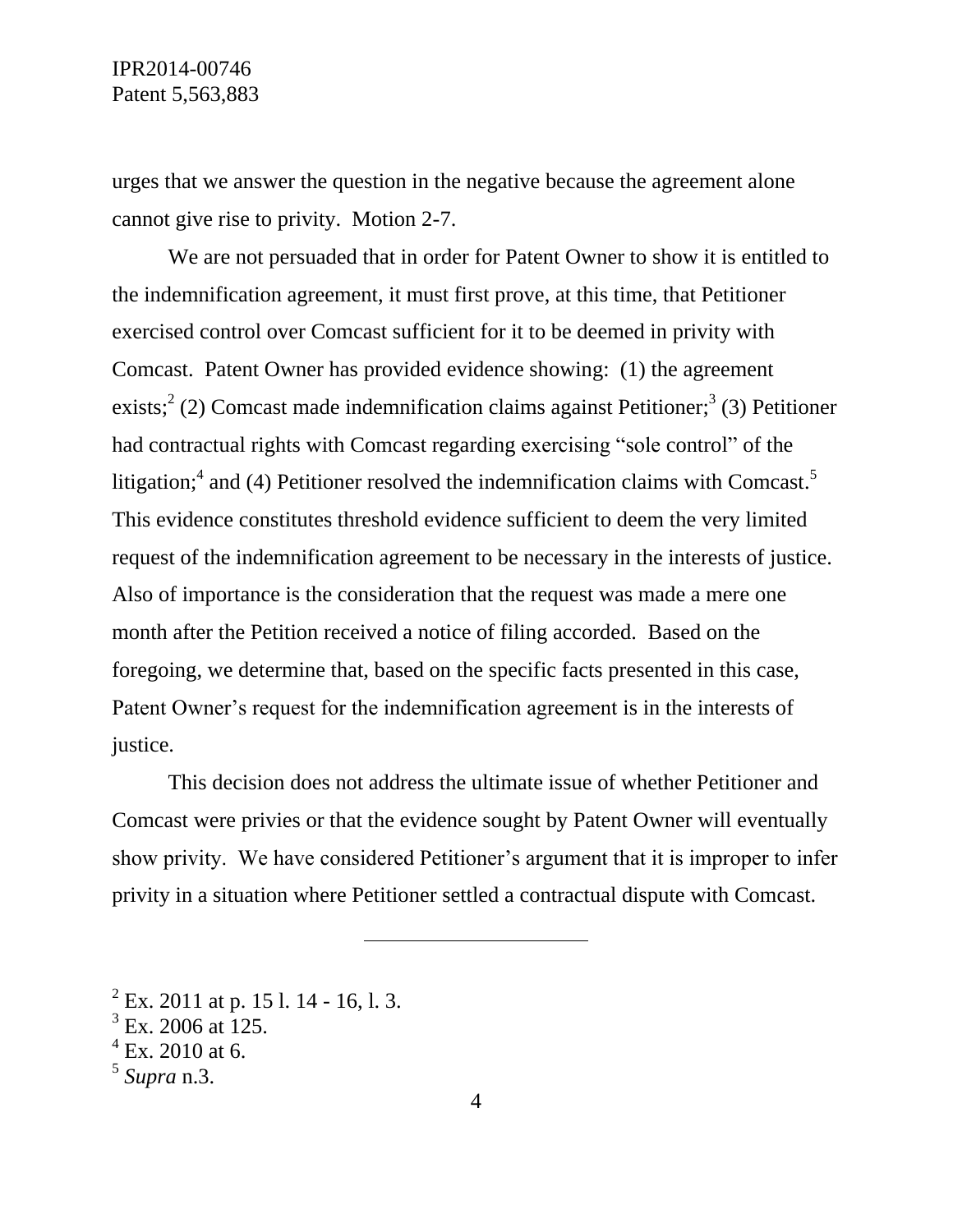IPR2014-00746 Patent 5,563,883

Opp. 7-8. The parties are free to argue the various inferences from the facts presented in the light most favorable to their position. At this juncture, we do not weigh the facts to determine the likelihood that Petitioner and Comcast were privies in the relevant time period. Doing otherwise puts Patent Owner in a precarious situation of having the burden to prove its contention in order to seek the evidence that supports that contention.

### **ORDER**

Accordingly, it is hereby:

ORDERED that Petitioner shall produce:

Agreement(s) between Arris and Comcast under which Comcast requested indemnification for the claims brought against Comcast in the Texas Litigation that reference (or are contingent on) Arris's ability to control the litigation

FURTHER ORDERED that the Petitioner is authorized to file a motion for protective order pursuant to the guidance provided in our Order dated July 2, 2014, Paper 9, in this proceeding.